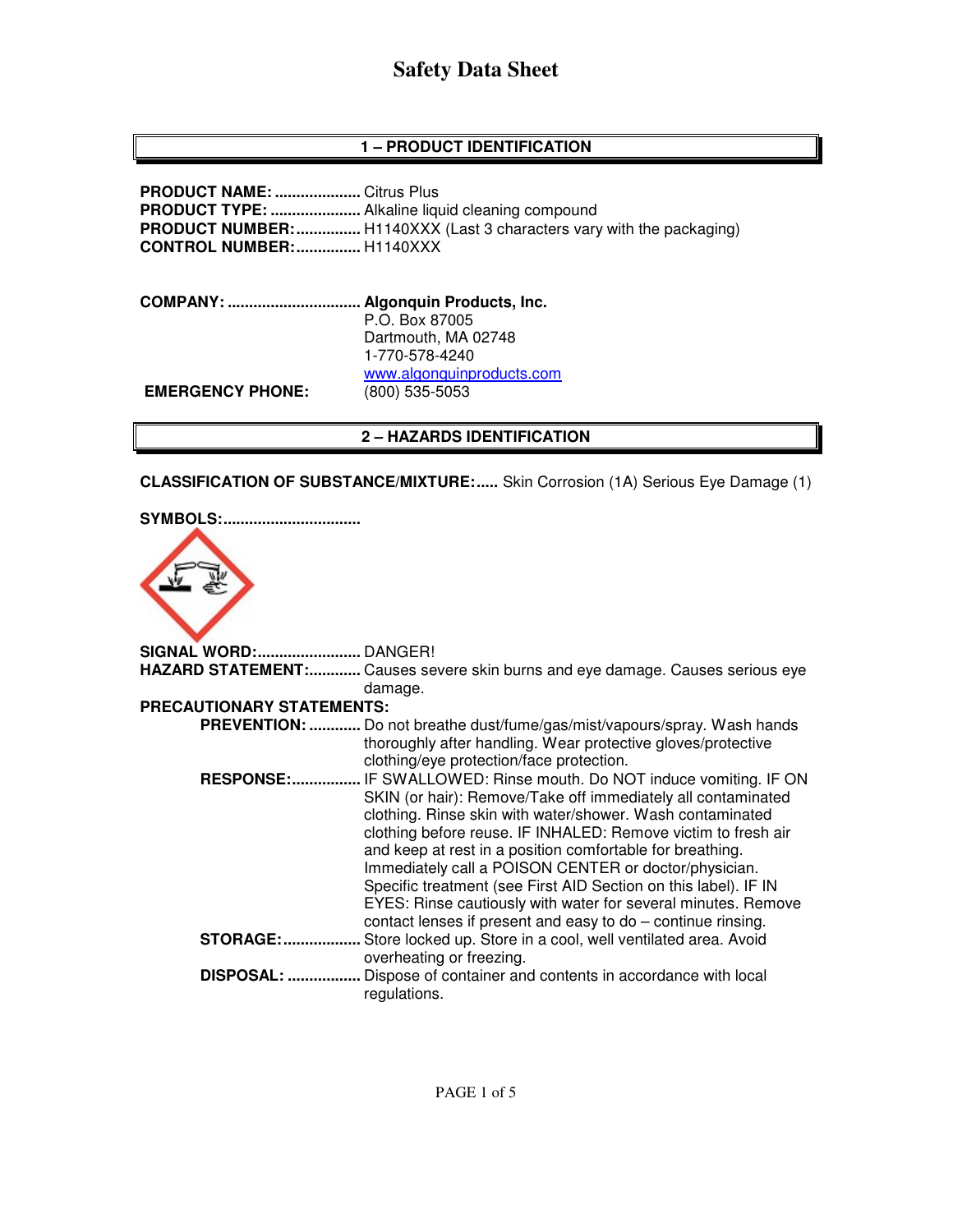# **3 – COMPOSITION / INFORMATION ON INGREDIENTS**

Water 7732-18-5 Nonylphenoxypolyethyleneoxyethanol 9016-45-9<br>Sodium Xylene Sulfonate 1300-72-7 Sodium Xylene Sulfonate Sodium Metasilicate 6834-92-0 Sodium Dodecylbenzene Sulfonate 25155-30-0

#### **INGREDIENT C.A.S. NUMBER**

## **4 – FIRST-AID MEASURES**

|                        | <b>BREATHING (INHALATION):</b> If victim shows signs of discomfort or irritation, remove to fresh<br>air. If symptoms persist, get immediate medical attention.                                                                             |
|------------------------|---------------------------------------------------------------------------------------------------------------------------------------------------------------------------------------------------------------------------------------------|
|                        | <b>SWALLOWING (INGESTION):.</b> DO NOT INDUCE VOMITING! Drink a large quantity of water or<br>milk. Do not attempt to give liquids to an unconscious person.<br>Get immediate medical attention!                                            |
| EYES:                  | Flush eyes with a large quantity of fresh water for at least 15<br>minutes. Apply ice compresses and GET IMMEDIATE<br>EMERGENCY MEDICAL ATTENTION by an eye specialist. It<br>may be necessary to take victim to a hospital emergency room. |
| <b>SKIN (DERMAL): </b> | Flush from skin and clothing with large amounts of fresh water. If<br>irritation persists, consult physician. Wash contaminated clothing<br>before wearing.                                                                                 |

#### **5 – FIRE-FIGHTING MEASURES**

|                                                        | <b>EXTINGUISHING MEDIA:</b> This product is non-flammable. Use extinguishing media suitable |  |  |
|--------------------------------------------------------|---------------------------------------------------------------------------------------------|--|--|
|                                                        | for materials already burning.                                                              |  |  |
|                                                        | <b>SPECIAL FIRE FIGHTING PROCEDURES: Firefighters working in areas where this</b>           |  |  |
|                                                        | product is present should be equipped with an approved, fully                               |  |  |
|                                                        | enclosed SCBA.                                                                              |  |  |
| <b>UNUSUAL FIRE AND EXPLOSION HAZARDS:</b> None known. |                                                                                             |  |  |

#### **6 – ACCIDENTAL RELEASE MEASURES**

**SPILL PROCEDURES: .............** Dike to prevent spillage into streams or sewer systems. Consult local, state and federal authorities. **WASTE DISPOSAL: .................** As recommended by local, state and federal authorities.

# **7 – HANDLING and STORAGE**

**STORAGE: ................................** Store in a cool, well ventilated area. Avoid overheating or freezing.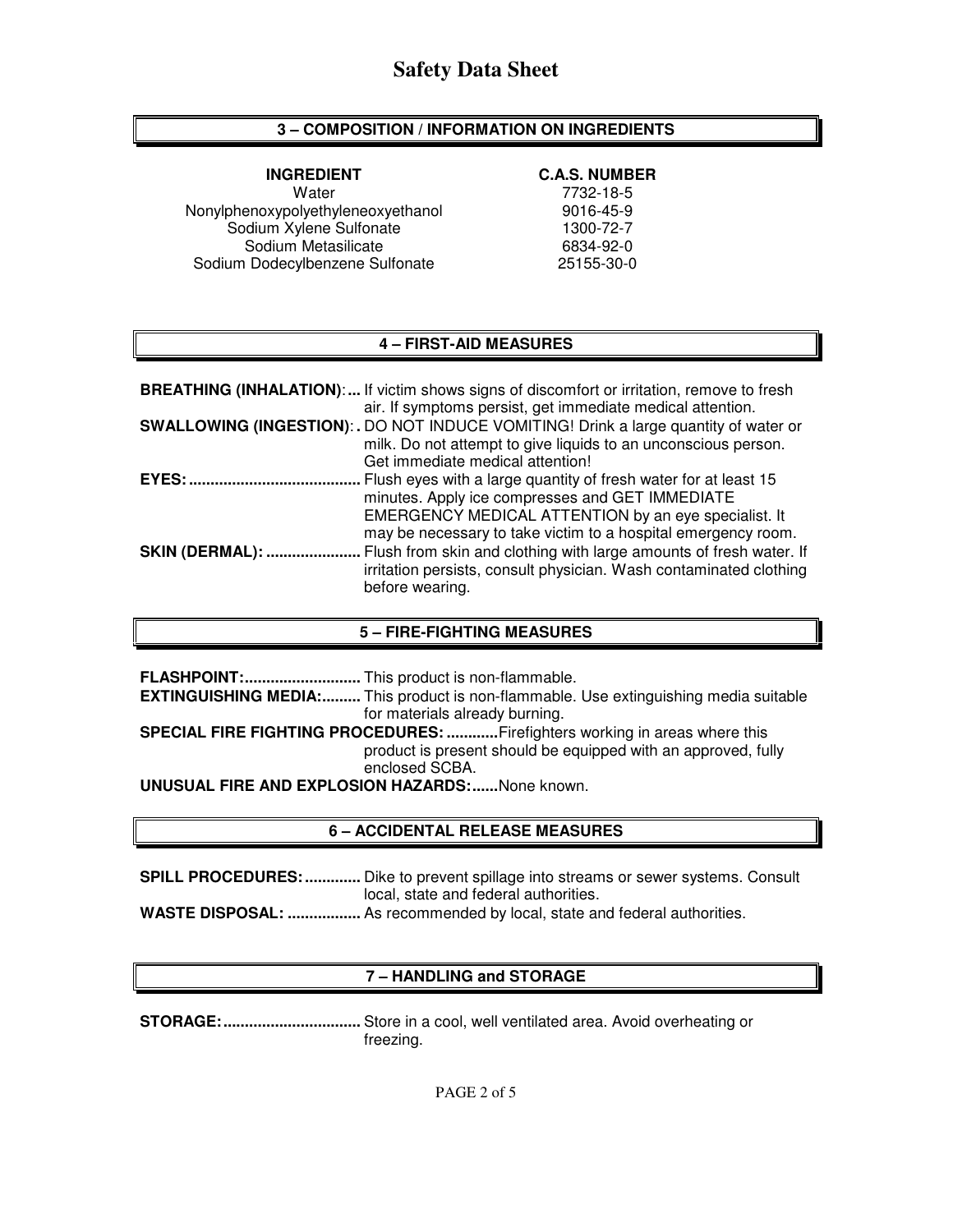# **Safety Data Sheet**

**HANDLING: ...............................** Under normal use according to label instructions, special protection should not be necessary. Wear eye protection if product is likely to splash. Do not place this product in an unmarked container! Keep away from children! Spilled material is slippery.

## **8 – EXPOSURE CONTROLS / PERSONAL PROTECTION**

**RESPIRATORY PROTECTION:** Not usually needed in well-ventilated areas. If needed, use a NIOSH approved respirator.

**PROTECTIVE CLOTHING:.......** Nitrile or PVC gloves, and chemical splash goggles. **ADDITIONAL MEASURES: ......** Under normal use according to label instructions, special protection should not be necessary. Wear eye protection if product is likely to splash. Do not place this product in an unmarked container! Keep away from children! Spilled material is slippery.

| <b>INGREDIENT</b>                  | <b>C.A.S. NUMBER</b> | <b>PEL</b>            |
|------------------------------------|----------------------|-----------------------|
| Water                              | 7732-18-5            | No limits established |
| Nonylphenoxypolyethyleneoxyethanol | 9016-45-9            | No limits established |
| Sodium Xylene Sulfonate            | 1300-72-7            | No limits established |
| Sodium Metasilicate                | 6834-92-0            | No limit established  |
| Sodium Dodecylbenzene Sulfonate    | 25155-30-0           | No limits established |

# **9 – PHYSICAL / CHEMICAL PROPERITES**

**APPEARANCE & ODOR: .........** Orange transparent liquid, citrus scented. **ODOR THRESHOLD: ...............** N/A **pH: .............................................** 13.2 **MELTING POINT: .....................** 210 degrees F. **FREEZING POINT: ...................** N/A **BOILING POINT:.......................** 210 degrees F. **BOILING POINT RANGE:......... N/A FLASHPOINT: ...........................** This product is non-flammable. **EVAPORATION RATE:.............. N/A FLAMMABILITY (solid/gas):....** N/A **EXPLOSION LIMITS: ................** N/A **VAPOR PRESSURE: ................** N/A **VAPOR DENSITY (AIR=1): .......** Greater than 1. **SPECIFIC GRAVITY: ................** 1.08 **SOLUBILITY IN WATER: .........** Completely soluble. **PARTITION COEFFICIENT: .....** N/A **AUTO-IGNITION TEMPERATURE: ..........................** N/A **DECOMPOSITION TEMPERATURE: ......................** N/A **VISCOSITY: ..............................** Water thin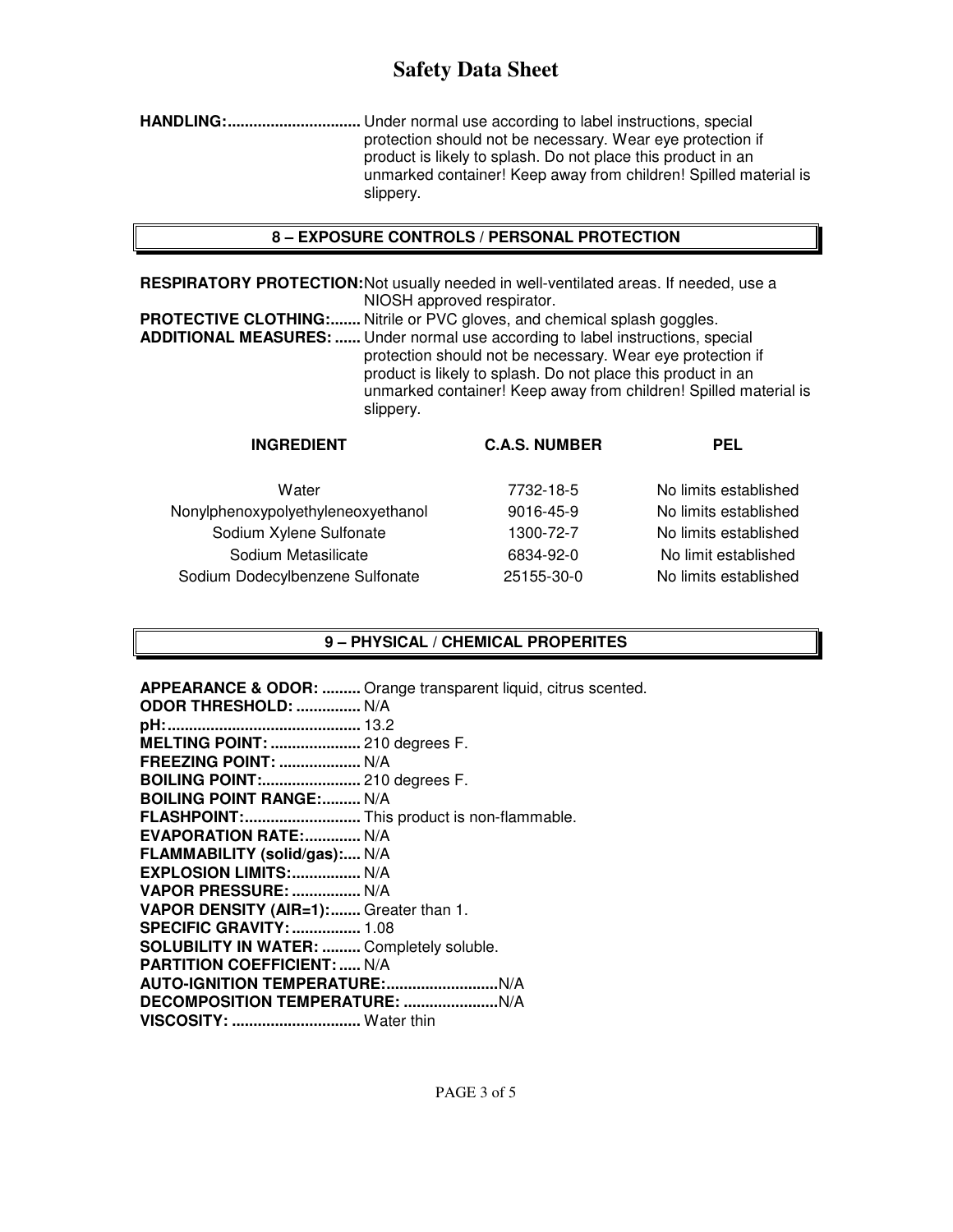# **10 – STABILITY and REACTIVITY**

**STABILITY: ...............................** Stable under normal conditions. **HAZARDOUS DECOMP.: .........** This product not known to polymerize. **INCOMPATIBILITY: ..................** Do not mix with other chemicals.

## **11 – TOXICOLOGICAL INFORMATION**

**ROUTE(S) OF ENTRY: .............** Ingestion. Not likely to be inhaled in dangerous amounts. **LISTED CARCINOGEN: ...........** None over 0.1%. Not listed by IARC, NTP or OSHA. **MEDICAL CONDITION AGGRAVATED: ..................** May aggravate pre-existing dermatitis. **INHALATION: ............................** Not likely to be inhaled in hazardous amounts. Maintain adequate ventilation in the work area. **INGESTION: ..............................** This material can cause irritation or damage to stomach and esophagus. **EYES: ........................................** Undiluted product will cause burns or eye irritation, or possibly blindness. **SKIN (DERMAL): ......................** This product may cause burns or irritation if not removed from the skin. **ACUTE TOXICITY\* (ORAL):…… .............................** >2000 mg/kg **ACUTE TOXICITY\* (DERMAL):.. .............................** >2000 mg/kg **ACUTE TOXCITY\* (INHALATION):................................>20,000 ppm V (Gas), >20 mg/l (Vapor), >5** mg/l (Dust)

**\***Determined using the additivity formula for mixtures (GHS Purple Book, 3.1.3.6)

#### **12 – ECOLOGICAL INFORMATION**

#### **ENVIRONMENTAL FATE AND DISTRIBUTION:** N/A

#### **13 –DISPOSAL CONSIDERATIONS**

**WASTE DISPOSAL: .................** As recommended by local, state and federal authorities.

# **14 – TRANSPORTATION INFORMATION**

PROPER SHIPPING NAME:..... Not D.O.T. regulated. **HAZARD CLASS:...................... UN/NA NUMBER: ..................... PACKAGING GROUP :.............** 

#### **15 - REGULATIONS**

Contents of this MSDS comply with the OSHA Hazard Communication Standard 29CFR 1910.1200

PAGE 4 of 5